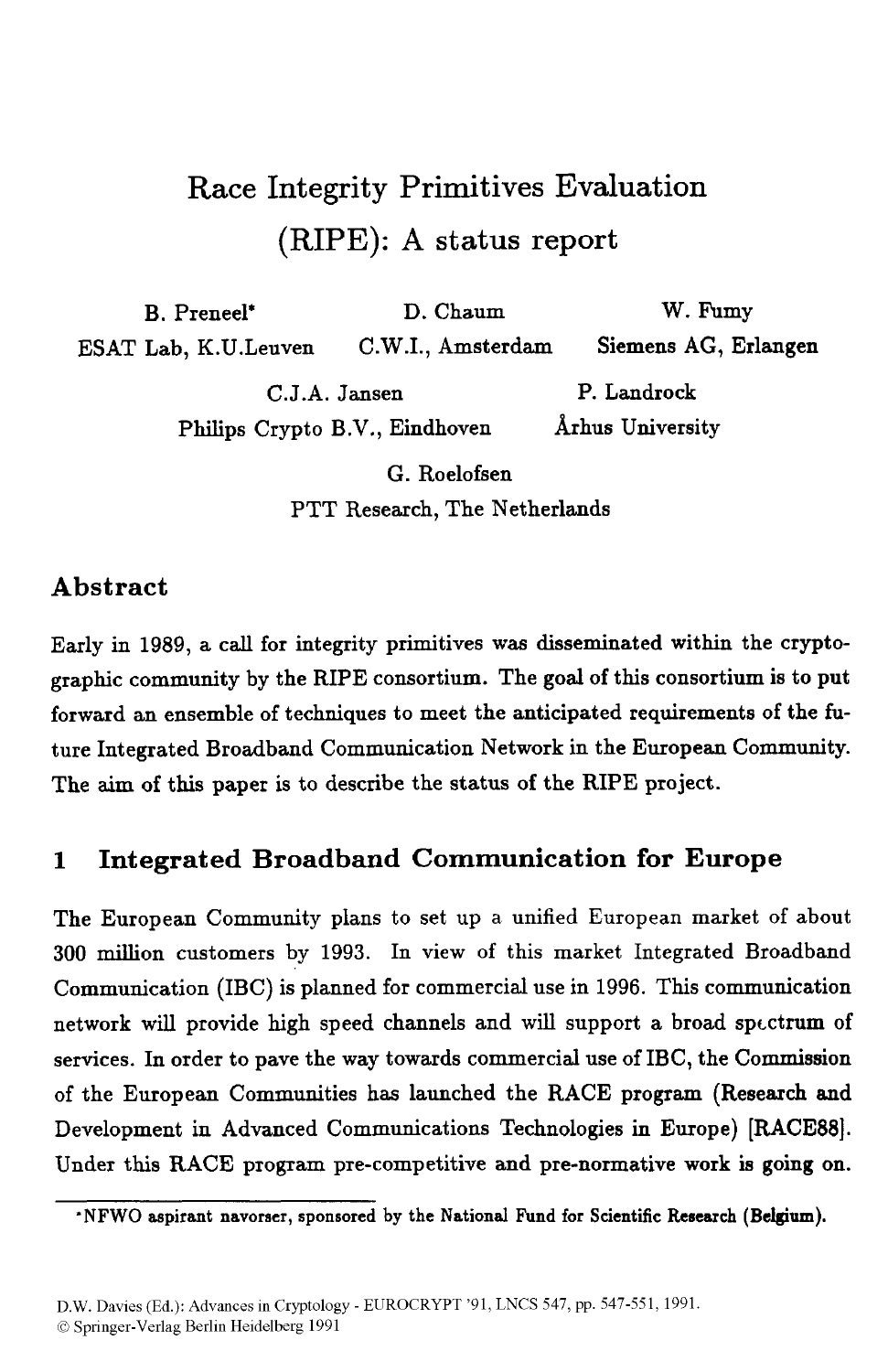It is clear that the majority of the services offered **as** well **as** the management of the network are crucially dependent on the use of cryptographic techniques for their security.

Within RACE, the RIPE project (RACE Integrity Primitives Evaluation) will put forward a portfolio of techniques to meet the anticipated security requirements of IBC. Consensus on integrity primitives is essential for interoperability. The members of the RIPE project are: Centre for Mathematics and Computer Science, Amsterdam (prime contractor); Siemens AG; Philips Crypto BV; PTT Research, The Netherlands; Katholieke Universiteit Leuven and Arhus Universitet.

# **2 An open call for integrity primitives**

The project's motivation is the unique opportunity to attain consensus on openly available integrity primitives. In order to achieve wide acceptance for **a** collection of algorithms, the RIPE consortium decided to disseminate an open call [VdW89]. The scope of the project and the evaluation procedure were fixed after having reached consensus with the main parties involved.

The scope includes any digital integrity primitive, except data confidentiality. In this context it is important to note that in some documents (e.g. [ISO7498]) integrity is not the complement of confidentiality, but has a very restricted meaning.

In response to the call, that **was** announced at Eurocrypt'89 and Crypto'89 and **was** published in the Journal of Cryptology and the IACR Newsletter, fifteen submissions were received. Most types of primitives were represented, but three additional primitives were invited for more comprehensive coverage. In fact, many well known primitives were ultimately submitted, as well as proprietary submissions from major suppliers, thus demonstrating the widespread acceptance and perceived need for the project.

From the eighteen submissions, ten came from academic submitters and eight from industry. The division over different countries was **as** follows: West Germagy *5;* U.S.A. **4;** Denmark 3; Canada and Japan **2;** Belgium and Australia 1. In October 1989, many of the submitters attended special meetings to clarify the submissions.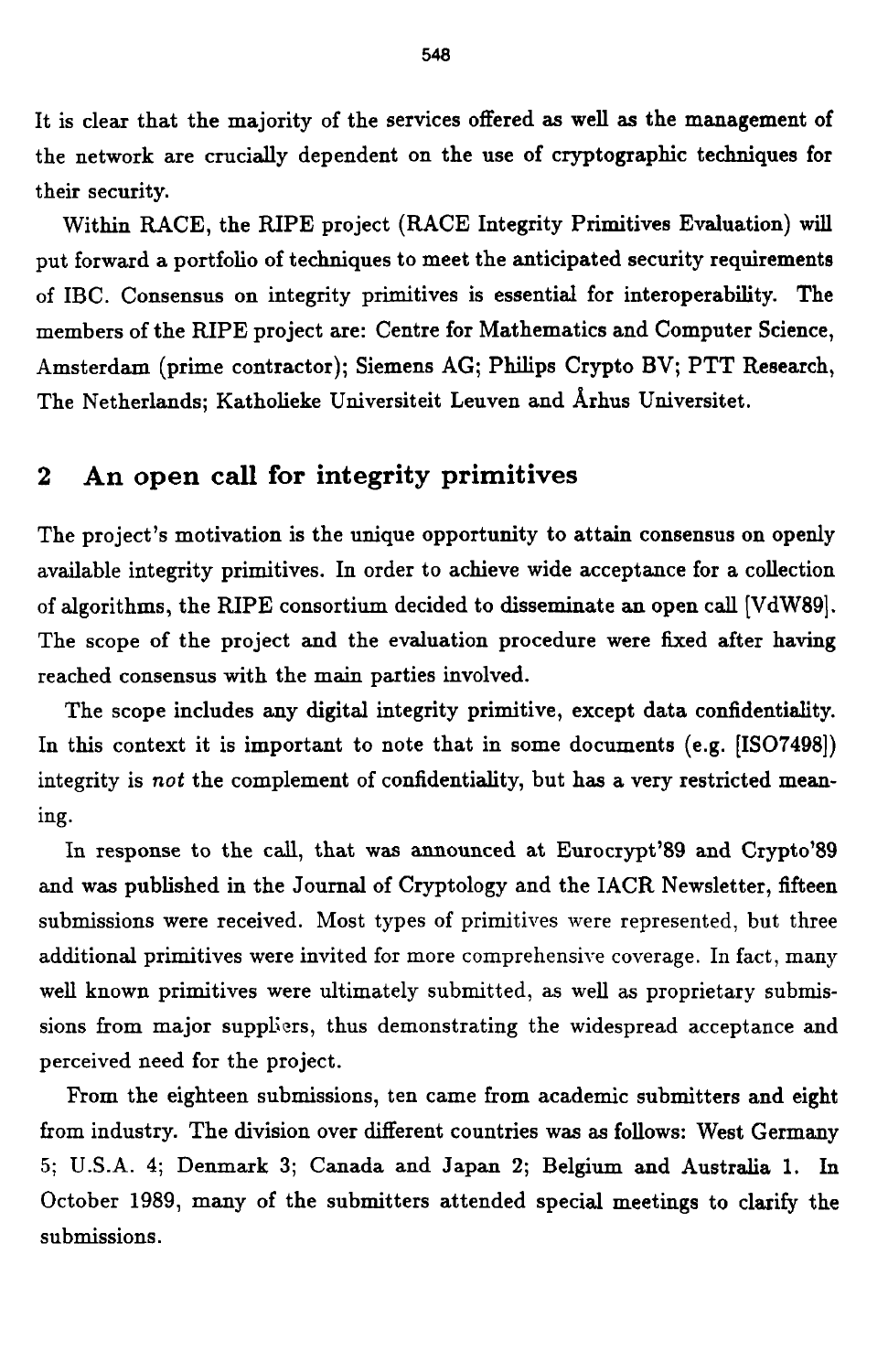# **3 Evaluation results**

The evaluation was carried out following a fixed procedure. In view of the potential use in **IBC** the submissions were evaluated with respect to three aspects: functionality, modes of use, and performance. The evaluation comprised computer simulation, statistical verification and analysis of mathematical structures, particularly to verify the integrity properties. Because of the limited resources and time period, it was decided that if any flaw was identified, the submitter would not be allowed to patch the flaw, thus preventing a moving target.

The submissions can roughly be divided into four categories: identification protocols, digital signatures, hash functions and keyed hash functions. Note that a single submission can contain primitives in more than one category. Five submissions could be rejected in a preliminary screening. After the main phase of the evaluation and after taking into account deficiencies implied by work done in the cryptographic community (external work), seven submissions remained. **The**  reader is referred to table 1 that indicates how the different categories evolved through the evaluation process.

|                   | Identification<br>Protocols | Digital<br>Signatures | Hash<br><b>Functions</b> | Keyed Hash<br><b>Functions</b> |
|-------------------|-----------------------------|-----------------------|--------------------------|--------------------------------|
| Total number      |                             |                       | 14                       |                                |
| After first phase |                             |                       |                          |                                |
| After main phase  |                             |                       |                          |                                |
| External work     |                             |                       |                          |                                |

**Table 1: Evolution of the number of submissions in different categories.** 

The remaining submissions show significant potential, but each requires modification and/or further specification by the submitters. Five of these seven show *ininor functional problems. In most of the cases, it is clear how these problems* can be avoided. It was however decided to stick to the agreed policy and perform further evaluation together with the new submissions from the second call. One primitive was incompletely specified and one primitive needs more analysis before it can be recommended. More details on the promising submissions are given in table **2.** 

For *six* submissions permission was obtained from the submitters to publish the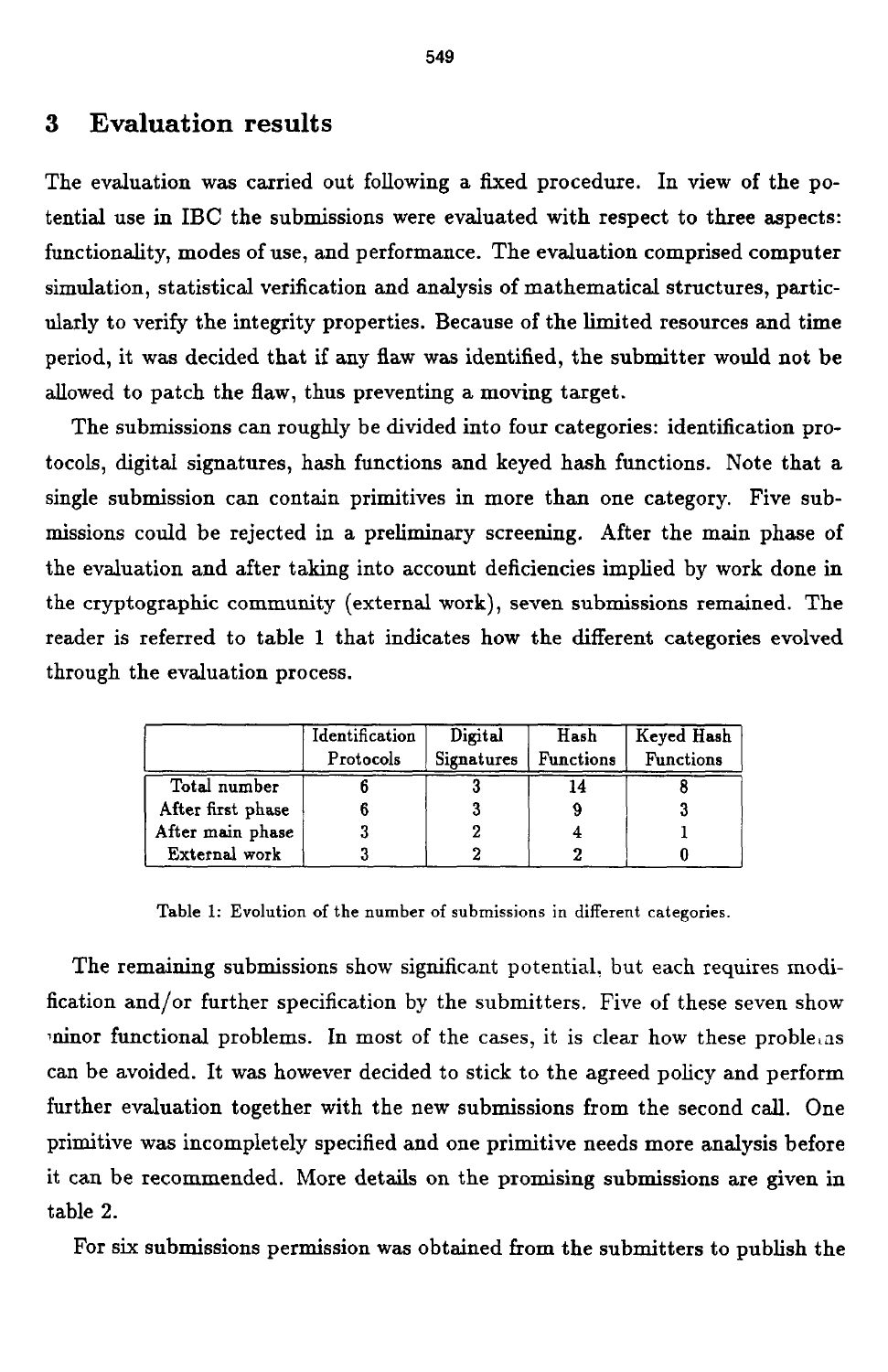|                           | Identification | Digital    | Hash             | Keyed Hash       |
|---------------------------|----------------|------------|------------------|------------------|
|                           | Protocols      | Signatures | <b>Functions</b> | <b>Functions</b> |
| Total remaining           |                |            |                  |                  |
| Minor functional problems |                |            |                  |                  |
| Incomplete specification  |                |            |                  |                  |
| More analysis required    |                |            |                  |                  |

**Table 2: Problems concerning submissions showing significant potential.** 

evaluation or attack by the RIPE consortium. Preprints of the reports [RIPESl-1, RIPE91-2, RIPE91-3, RIPE91-4, RIPE91-5, dRo911 are available from:

Gert Roelofsen, PTT Research, P.O.Box 421, NL-2260 **AK** Leidschendam, The Netherlands. Telephone +31(70)332 64 10; **Fax** +31(70)332 **64 77;** Telex 311236 **rnl nl;** email groelofsen@pttrnl.nl. Note also that the version of **MD4** submitted to the RIPE consortium differs in some details from the published version [Riv90].

# **4 Second call for integrity primitives**

In 1989, it was already foreseen that some first round submissions would **require**  fixing of functional problems. Moreover, the period **of** 9 months between announcement of the call and the deadline for submission was relatively short. **A**  final argument for a second call is that work on functional specifications for security within RACE had started **only** in 1989.

In order to assure that the recommended integrity primitives result in a comprehensive coverage of IBC requirements, following sources for primitives **will** be taken into account in the second evaluation phase: the responses to the second call, the revised versions of the first round primitives believed to be promising after the first evaluation and other primitives proposed in open literature and in the international standards community. Finally, if necessary, some submissions might be invited.

### *5* **Conclusion**

The first call for primitives and the subsequent evaluation process was certainly successful. On one hand, important flaws were identified in several submitted